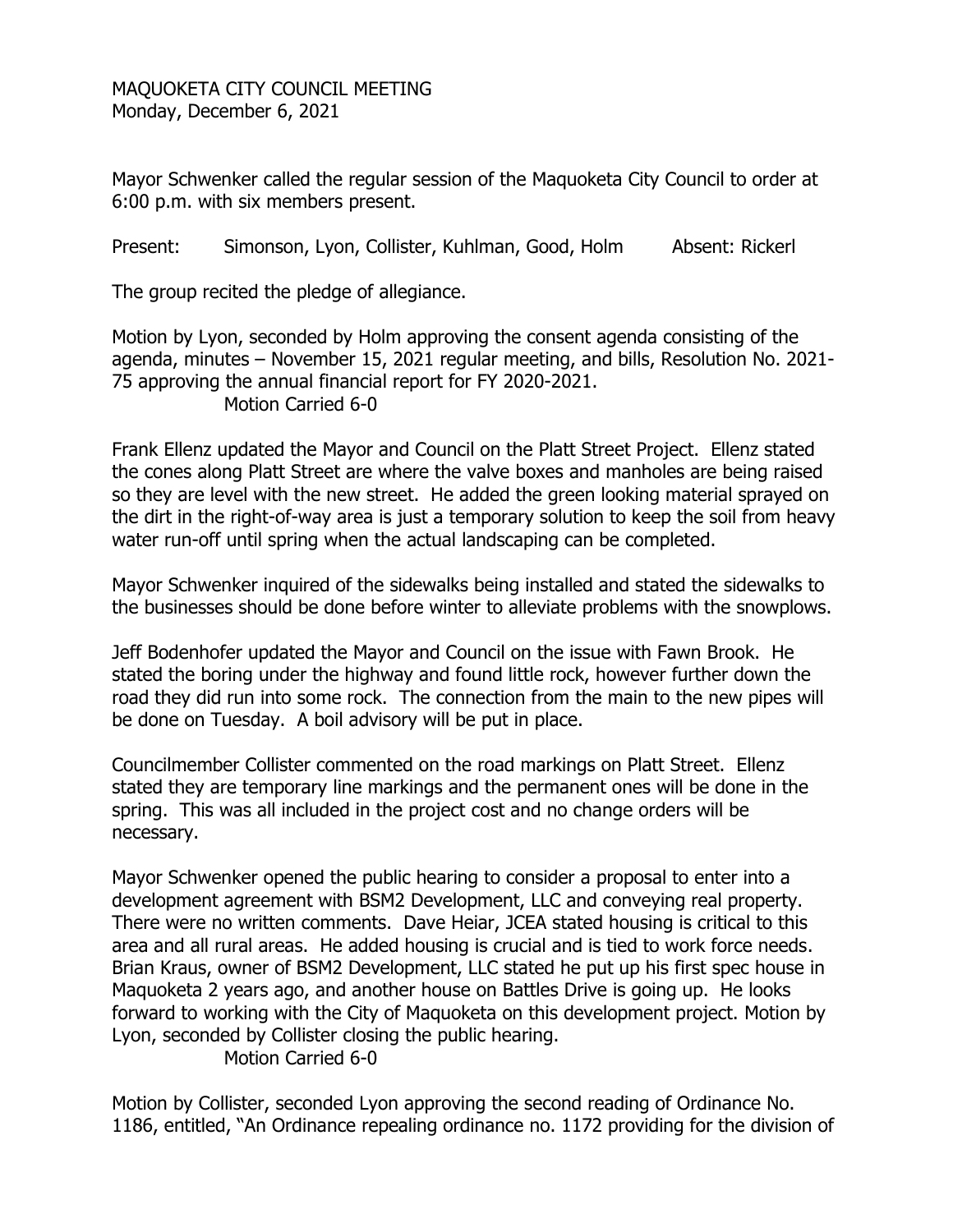taxes levied on taxable property in the Western Avenue Residential Urban Renewal Area, in the City of Maquoketa, Iowa, pursuant to section 302.19 of the Code of Iowa." Motion Carried 6-0

Motion by Collister, seconded by Lyon approving the second reading of Ordinance No. 1187, entitled, "An Ordinance providing that general property taxes levied and collected each year on certain property located within the Western Avenue Residential Urban Renewal Area, in the City of Maquoketa, County of Jackson, State of Iowa, by and for the benefit of the State of Iowa, City of Maquoketa, County of Jackson, Maquoketa Community School District, and other taxing districts, be paid to a special fund for payment of principal and interest on loans, monies advanced to and indebtedness, including bonds issued or to be issued, incurred by the City in connection with the Western Avenue Residential Urban Renewal Area (2021 Parcels)."

Motion Carried 6-0

Motion by Collister, seconded by Good approving Resolution No. 2021-76, entitled, "Resolution making final determination on potential sale of interest in real property and approving and authorizing execution of a development agreement by and between the City of Maquoketa and BSM2 Development, LLC".

Motion Carried 6-0

Motion by Collister, seconded by Lyon approving Resolution No. 2021-77 entitled, "Resolution setting December 20, 2021 for a public hearing regarding the sale of property at 912 W Summit".

Motion Carried 6-0

Motion by Good, seconded by Holm approving resolution No. 2021-78, entitled, "Resolution approving calendar year 2022 budget for Maquoketa Municipal Electric Utility."

Motion Carried 6-0

Motion by Lyon, seconded by Collister to approve payment in the amount of \$30,209.40 to TNT Tuckpointing for the Library Repointing Project.

Motion Carried 6-0

Motion by Holm, seconded by Good to approve payment in the amount of \$19,823.60 to TNT Tuckpointing for the Library Repointing Project. Motion Carried 6-0

Motion by Lyon, seconded by Good approving the first reading of Ordinance No. 1188, entitled, "An ordinance repealing Title V land use regulations, Chapter 2 flood hazard areas in its entirety and adopting a new Title V land use regulation, Chapter 2 flood hazard areas of the Maquoketa City Code of Ordinances".

Motion Carried 6-0

Motion by Collister, seconded by Holm to approve partial payment #10 in the amount of \$51,239.00 to Sheets General Construction for the Maquoketa Art Experience Project